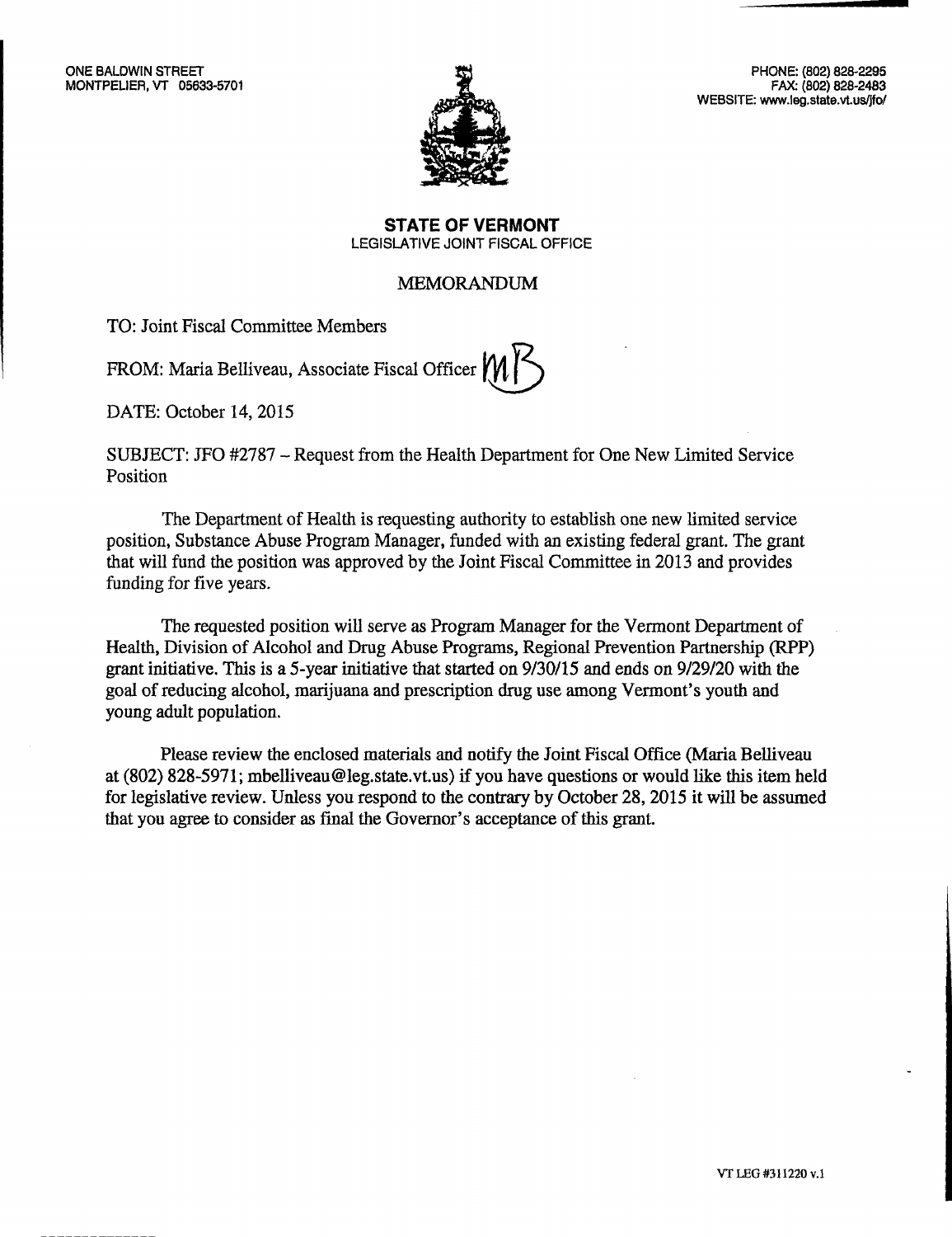

**State of Vermont**  Department of Health 108 Cherry Street, PO Box 70 Burlington, VT 05402

[phone] 802-863-7200  $[fax]$  802-865-7754

MEMORANDUM

**RECEIVED** 

**OCT 12 2015** 

To: Sarah Clark, AHS CFO

From:

Paul Daley, Financial Director **JOINT FISCAL OFFICE** 

Re: Limited Service Position Request for the Strategic Prevention Framework (SPF) / Partnerships for Success (PFS) III Grant

Date: 9/11/15

The Health Department is requesting approval of a new limited service position to be funded from the Strategic Prevention Framework (SPF) / Partnerships for Success (PFS) LH initiative, a grant we've just received. The funding source for this grant was originally approved in 2013 through JFO #2606. One limited service position was authorized.

The project period of this grant is 9/30/15 thru 9/29/20. The goal of the grant is to apply the Strategic Prevention Framework (SPF) model to reduce underage drinking, prescription drug misuse and abuse, and marijuana use among 12-25 year olds across the state of Vermont. The purpose of the grant is to strengthen the prevention infrastructure at the state, regional and community levels using VDH's existing health district structure as the primary mechanism to implement activities. With half of VT's District Office regions currently implementing the SPF model for underage drinking and prescription drug misuse, the PFS III will extend that capacity to all areas of the state for the priority substance use targets and add the priority area of youth and young adult marijuana use. Funding for the Substance Abuse Program Manager is authorized in the current year's grant budget, with funding expected to continue through the balance of the project period.

Please find enclosed a Position Request Form, an RFR with Organization Chart, and a copy of the grant award document.

After review by your office and approval from the Secretary's Office, please forward to Molly Paulger at DHR.

We appreciate your support in moving this request forward. Please let me know if you have questions or need additional information. Thank you.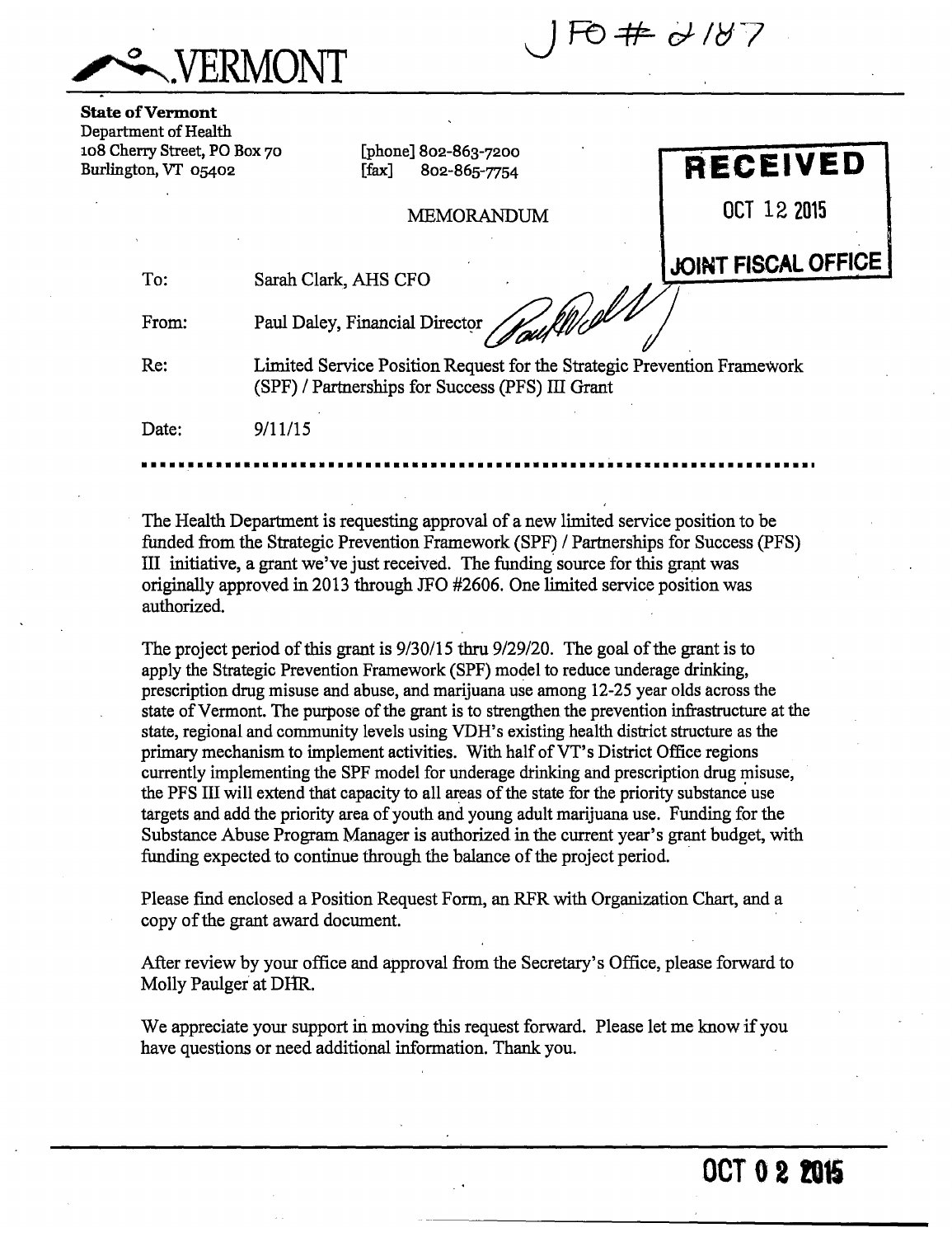### **STATE OF VERMONT Joint Fiscal Committee Review Limited Service - Grant Funded Position Request Form**

This form is to be used by agencies and departments when additional grant funded positions are being requested. Review and approval by the Department of Human Resources must be obtained prior to review by the Department of Finance and Management. The Department of Finance will forward requests to the Joint Fiscal Office for JFC review. A Request for Classification Review Form (RFR) and an updated organizational chart showing to whom the new position(s) would report must be attached to this form. Please attach additional pages as necessary to provide enough detail.

| AHS / Health<br>Agency/Department:                      |                          |  | Date: 9/11/15 |
|---------------------------------------------------------|--------------------------|--|---------------|
| Name and Phone (of the person completing this request): | Paul Daley, 802-863-7284 |  |               |

Request is for:<br> **Example 2** Positions funded and attached to a new grant.  $\Box$  concrete random and attached to a new grant.  $\Box$  2606 (1/17/13)  $\Box$  Positions funded and attached to an existing grant approved by JFO #

1. Name of Granting Agency, Title of Grant, Grant Funding Detail (attach grant documents):

Department of Health & Human Services, Substance Abuse & Mental Health Services Administration (SAMHSA); Strategic Prevention Framework (SPF) / Partnerships for Success (PFS) grant; grant # 1U79SP020787-01.

2. List below titles, number of positions in each title, program area, and limited service end date (information should be based on grant award and should match information provided on the RFR) position(s) will be established only after JFC final approval:

| Title* of Position(s) Requested # of Positions | Division/Program | <b>Grant Funding Period/Anticipated End Date</b> |
|------------------------------------------------|------------------|--------------------------------------------------|
| Substance Abuse Program<br>Manager             | ADAP             | 10/1/15 - 9/30/20                                |

\*Final determination of title and pay grade to be made by the Department of Human Resources Classification Division upon submission and review of Request for Classification Review.

3. Justification for this request as an essential grant program need:

This position will provide grant management to the new Strategic Prevention Framework (SPF) / Partnerships for Success (PFS) funding as described in the budget justification submitted as part of the federal application and approved by the granting Agency.

available (required by 42 VSA Sec. 5(b). I certify that this information is correct and that necessary funding, space and equipment for the above position(s) are

|             | available (required by/\$2 VSA Sec. 5(b).                        |             | YL<br>נוויש |
|-------------|------------------------------------------------------------------|-------------|-------------|
|             | Signature of Agency or <i>pepartment</i> Head                    | Date<br>Q   |             |
|             | Malin<br>است<br>Approved/Denied by Department of Human Resources | 30          |             |
| $y_{\rm b}$ | rath                                                             | Date        |             |
|             | (Approved/Denied by Finghce and Management                       | Date        |             |
|             | Approved/Denied by Secretary of Administration                   | Date        |             |
|             | <del>Genπ∩</del> ents:                                           | DHR-11/7/05 |             |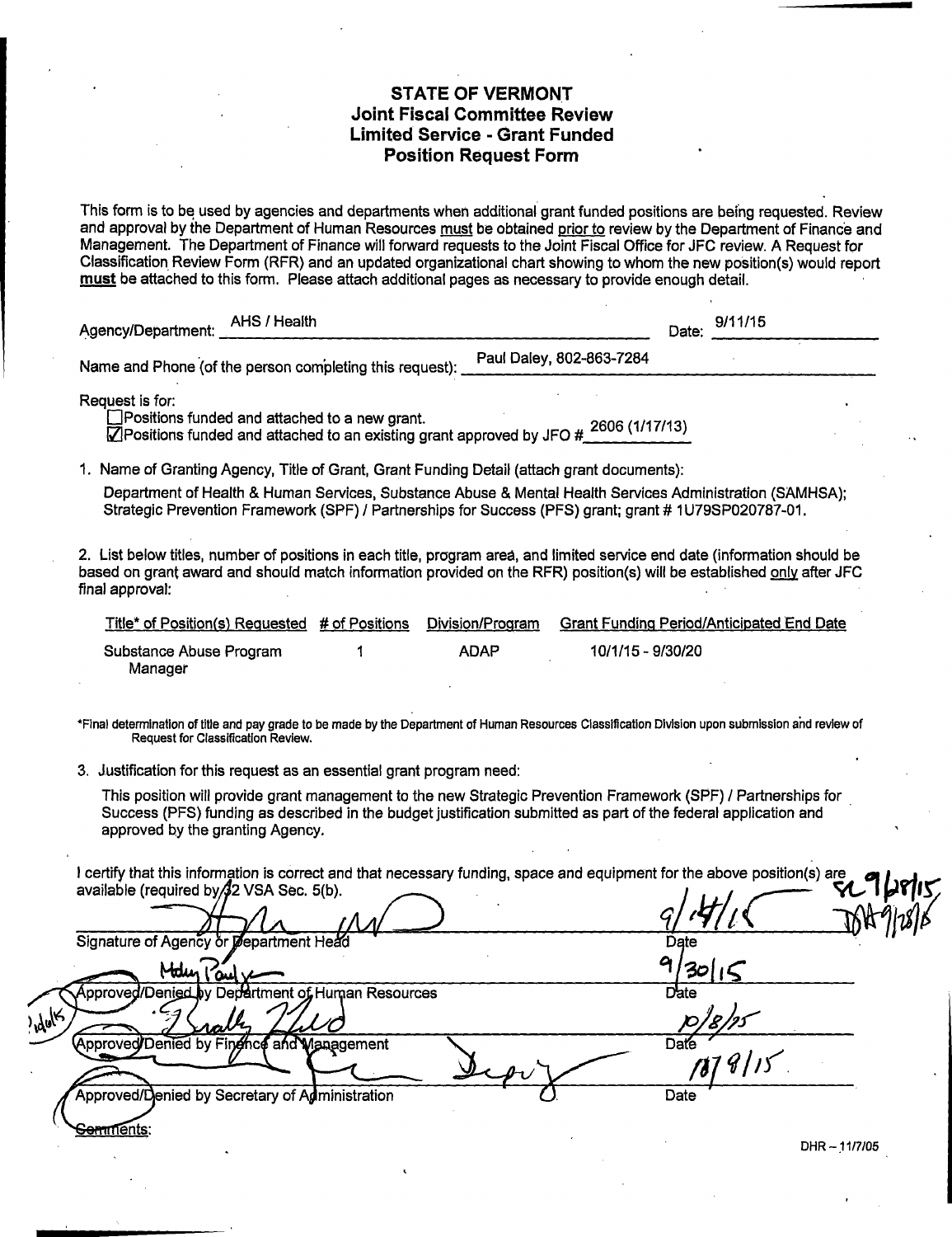# **Request for Classification Action New or Vacant Positions**

# **EXISTING Job Class/Title ONLY**

# **Position Description Form C/Notice of Action**

# **For Department of Personnel Use Only**

|                                        |  | Date Received (Stamp)                                                                                                                                                                                                                                                                                                                                     |
|----------------------------------------|--|-----------------------------------------------------------------------------------------------------------------------------------------------------------------------------------------------------------------------------------------------------------------------------------------------------------------------------------------------------------|
|                                        |  |                                                                                                                                                                                                                                                                                                                                                           |
| Action Taken: <u>_________________</u> |  |                                                                                                                                                                                                                                                                                                                                                           |
|                                        |  |                                                                                                                                                                                                                                                                                                                                                           |
|                                        |  |                                                                                                                                                                                                                                                                                                                                                           |
| Current Pay Grade                      |  |                                                                                                                                                                                                                                                                                                                                                           |
|                                        |  |                                                                                                                                                                                                                                                                                                                                                           |
|                                        |  |                                                                                                                                                                                                                                                                                                                                                           |
|                                        |  | <b>Effective Date:</b>                                                                                                                                                                                                                                                                                                                                    |
|                                        |  | Date Processed: Note that the processed:                                                                                                                                                                                                                                                                                                                  |
|                                        |  |                                                                                                                                                                                                                                                                                                                                                           |
|                                        |  | New Class Code<br>New Pay Grade<br>Current Mgt Level_____ B/U ____ OT Cat. ____EEO Cat. ____FLSA ____<br>New Mgt Level _______ B/U ____OT Cat. ____EEO Cat. ____FLSA ____<br>Classification Analyst <b>Classification Analyst</b><br>Knowledge & Skills: ______ Mental Demands: ______ Accountability: _____<br>Working Conditions: _______ Total: ______ |

## **Position Information:**

| Incumbent: Vacant or New Position                                                                                                                                                         |
|-------------------------------------------------------------------------------------------------------------------------------------------------------------------------------------------|
| Position Number: Current Job/Class Title: Substance Abuse Program Manager                                                                                                                 |
| Agency/Department/Unit: AHS/VDH/ADAP<br>GUC: 74603                                                                                                                                        |
| Pay Group: 74A Work Station: Burlington Zip Code: 05401                                                                                                                                   |
| Position Type: $\Box$ Permanent $\boxtimes$ Limited Service (end date ) $\boxed{9/30/2020}$                                                                                               |
| Funding Source: $\Box$ Core $\boxtimes$ Sponsored $\Box$ Partnership. For Partnership positions provide the funding<br>breakdown (% General Fund, % Federal, etc.)  100% federally funded |
| Supervisor's Name, Title and Phone Number: Lori Uerz, Manager of Prevention Services 802-652-4149                                                                                         |

## **Check the type of request (new or vacant position) and complete the appropriate section.**

## El **New Position(s):**

- a. REQUIRED: Allocation requested: Existing Class Code 526301 Existing Job/Class Title: **Substance Abuse Program Manager,**
- **b. Position authorized by:**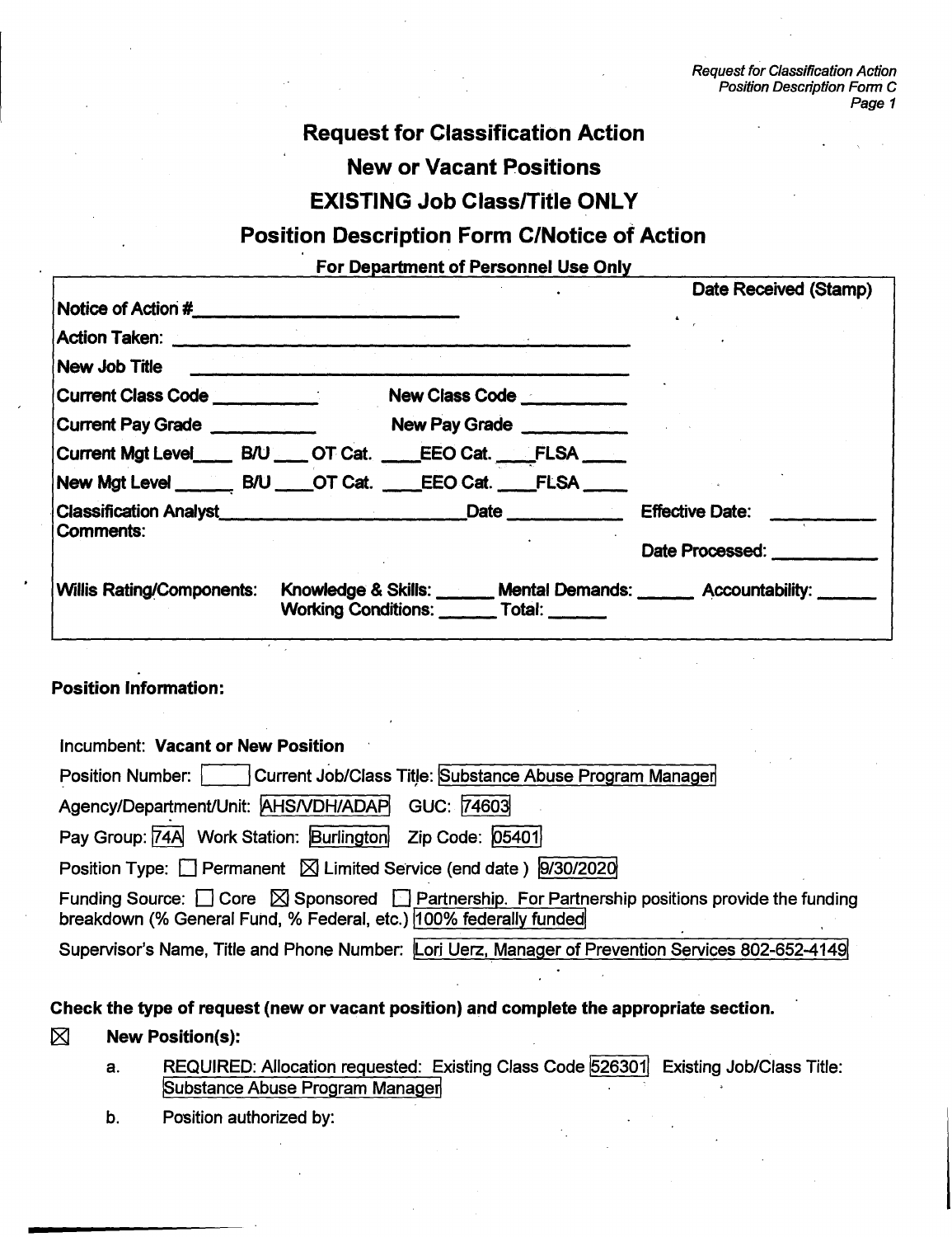| r osmon peschipaon i onn c<br>Page 2<br>Joint Fiscal Office $-$ JFO #<br>ᢂ<br><b>Approval Date:</b> |
|-----------------------------------------------------------------------------------------------------|
| Legislature – Provide statutory citation (e.g. Act XX, Section XXX(x), XXXX session)                |
| $\Box$ Other (explain) -- Provide statutory citation if appropriate.                                |
| <b>Vacant Position:</b>                                                                             |
| a. Position Number:                                                                                 |
| Date position became vacant:<br>b.                                                                  |
| <b>Current Job/Class Code:</b><br><b>Current Job/Class Title:</b><br>C.                             |
| REQUIRED: Requested (existing) Job/Class Code:<br>Requested (existing) Job/Class Title:<br>d.       |

**Request for Classification Action Position Description FOM7 C** 

**e. Are there any other changes to this position; for example: change of supervisor, GUC, work**  station? Yes **1** No **1** If Yes, please provide detailed information:

### **For All Requests:**

- **1. List the anticipated job duties and expectations; include all major job duties: Serve as program manager for the Vermont Department of Health (VDH), Division of Alcohol and Drug Abuse Programs (ADAP), Regional Prevention Partnership (RPP) grant initiaitve which is a 5-year grant starting on 9/30/15 and ending on 9/29/20 to reduce alcohol, marijuana and prescription drug use among Vermont's youth and young adult population. While this position will be directly supervised by the Manager of Prevention Services in ADAP, the position will work at a high level with ADAP's Deputy] Commissioner, Division Director and Director of Planning and Community Services. In addition, this position will be required to work collaboratively and plan with VDH's Health Surveillance Division, Office of Local Health (OLH) and OLH's District Directors, Department of Vermont Health Care Access Blueprint for Health, Department of Liquor Control, Department of Public Safety, Governor's Highway Safety and the Agency of Education and Higher Education.**
- 2. Responsible for the management of all aspects of the grant including, but not limited to, the following: **manage a \$2.4 million dollar/year annual budget, develop RPP's project workplan to comply with federal funding milestones and funding guidelines; develop a guidance document and toolkit for District Office and community to produce regional strategic substance abuse plans; lead development of regional strategic plan; convene and lead evidence-based work group to oversee development of menu of evidence-based strategies to address goals and objectives of the grant; write 6-12 sub-grants, including development of the scope of work, performance measures and monitoring deliverables; monitor sub-grants through conducting site visits, review of quarterly progress reports and data; complete and submit federally required quartely and yearly reports; and coordinate and write the yearly reapplication; inlcuding budget and work plan for submission.**
- **The RPP Manager is accountable to assure the success of the grant goals and objectives through the 7. implementation of strategies to obtain population level outcomes of reducing 30-day alcohol use and**  abuse among 12-20 year olds, reducing 30-day marijuana use and prescription drug misuse and abuse **among 12-25 year olds through implementation of evidence-based environmental and individual substance- abuse prevention strategies in 6-12 VDH district health offices. Community agencies serving youth and young adults will come together to develop a regional system of prevention services**  aimed at preventing and reducing alcohol, marijuana and prescription drug missue and abuse and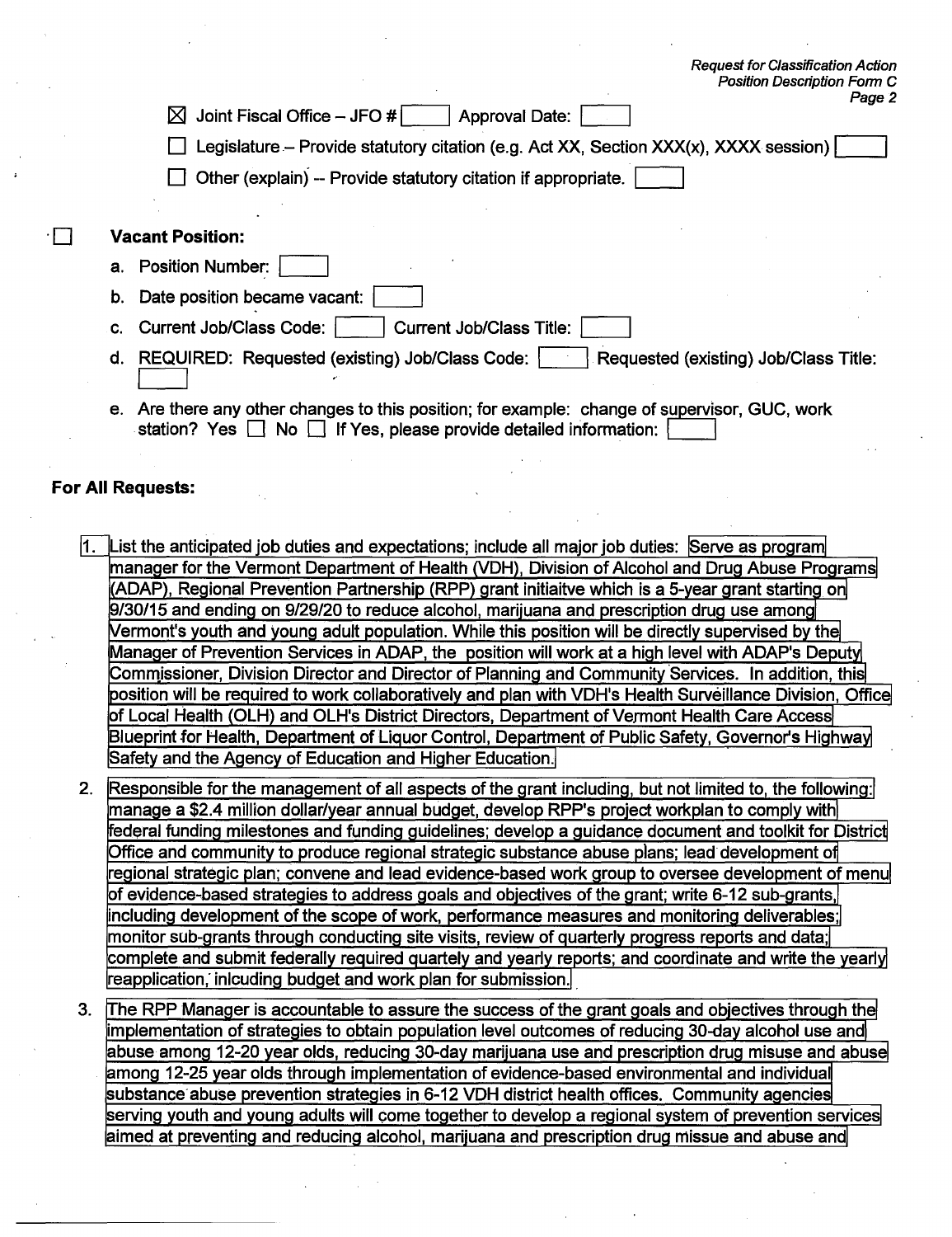**implement with fidelity evidence-based strategies and this position is responsible for ensuring programs are implemented with fidelity, evaluation of said programs are conducted, training and technical assistance needs are identified and met, month!y status updates extracted from OLH District Director or designee, and that grant deliverables are met.** 

- **RPP Program Manager will develop training and technical assistance (TTA) plan in collaboration with 4. OLH staff, grantees and VDH/ADAP Workforce devleopment goals and objectives. Responsible for oversight of training grant deliverables for RPP, coordination of TTA within VDH , AHS, and Agency of Education (AOE). Oversight of TTA planning work group, evaluation of TTA and recommendations for improvements and development of written summary of trainings provided.**
- **5. RPP Program Manager will be representing the Department in all public speaking engagements,' including formal presentations to state agencies, law enforcement, professional associations,' educational institutions, and other audiences, that request information.**
- **RPP Program Manager will participate as a member of the Communications Work Group and oversee the development of a marijuana education campaign, which is a required product of the approved grant application. RPP Program Manager will be responsible to ensure all content is accurate and specific to the goals and objectives of the grant. 6.**
- 7. RPP Program Manager will be responsible to ensure the evaluation contractor's work plan deliverables **are being met in a timely manner and will meet monthly with the evaluation contractor to oversee evaluation plan, writing of reports and ongoing planning and assessment of the progress of the grant.**

**2. Provide a brief justification/explanation of this request: The Vermont Depgrmtent of Health, Division of Alcohol and Drug Abuse Programs has received a \$12.4 million/5 year federal grant award from the Substance Abuse and Mental Health Services Administration. This position was requested as part of the application. The year 1 notice of grant award is attached.** 

**3. If the position will be supervisory, please list the names and titles of all classified employees reporting to this position (this information should be identified on the organizational chart as well). N/A'** 

## **Personnel Administrator's Section:**

**4. If the requested class title is part of a job series or career ladder, will the position be recruited at different levels? Yes** □ No⊠

**5. The name and title of the person who completed this form: Lori Uerz, Manager of Prevention Services** 

**6. Who should be contacted if there are questions about this position (provide name and phone number): Lori Uerz 802-652-4149** 

**7. How many other positions are allocated to the requested class title in the department:**  $\vec{A}$ 

**8. Will this change (new position added/change to vacant position) affect other positions within the organization? (For example, will this have an impact on the supervisor's management level designation; will duties be shifted within the unit requiring review of other positions; or are there other issues relevant to the classification process.) No** 

# **Attachments:**

 $\boxtimes$  Organizational charts are **required** and must indicate where the position reports.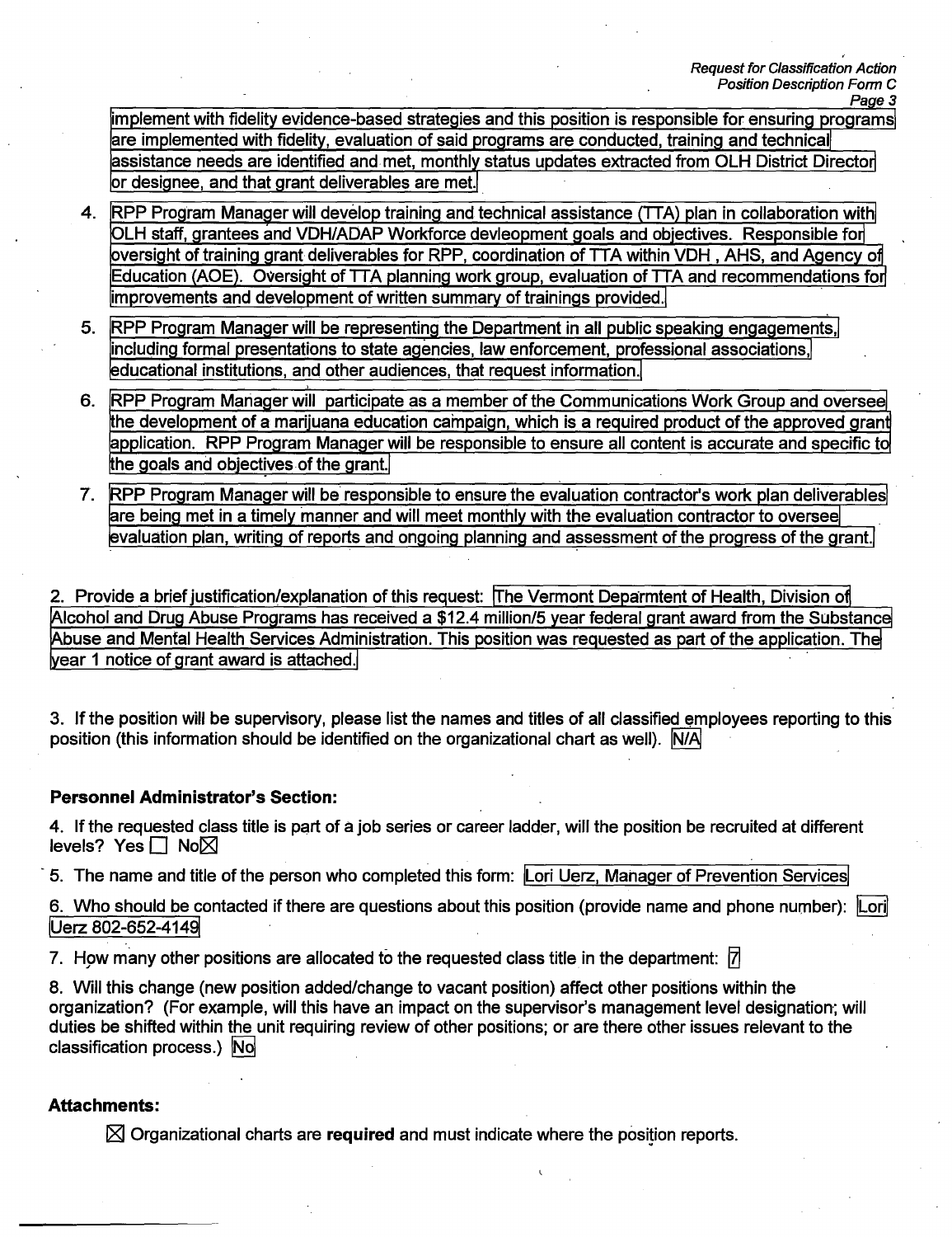**Request for Classification Action Position Description Form C Page 4** 

**El Class specification (optional).** 

**For new positions, include copies of the language authorizing the position, or any other information that would help us better understand the program, the need for the position, etc.** 

D **Other supporting documentation such as memos regarding department reorganization, or further explanation regarding the need to reallocate a vacancy (if appropriate).** 

Personnel Administrator's Signature (required)\*

Ut,

Supervisor's Signatur**e (required)\*** And **Date and Containers and Containers and Date Date Date** 

Bartonta

Appointing Authority or Authorized Representative Signature (required)<sup>\*</sup> Date

**\* Note: Attach additional information or comments if appropriate.** 

 $9 - 4 - 15$ 

P-9-15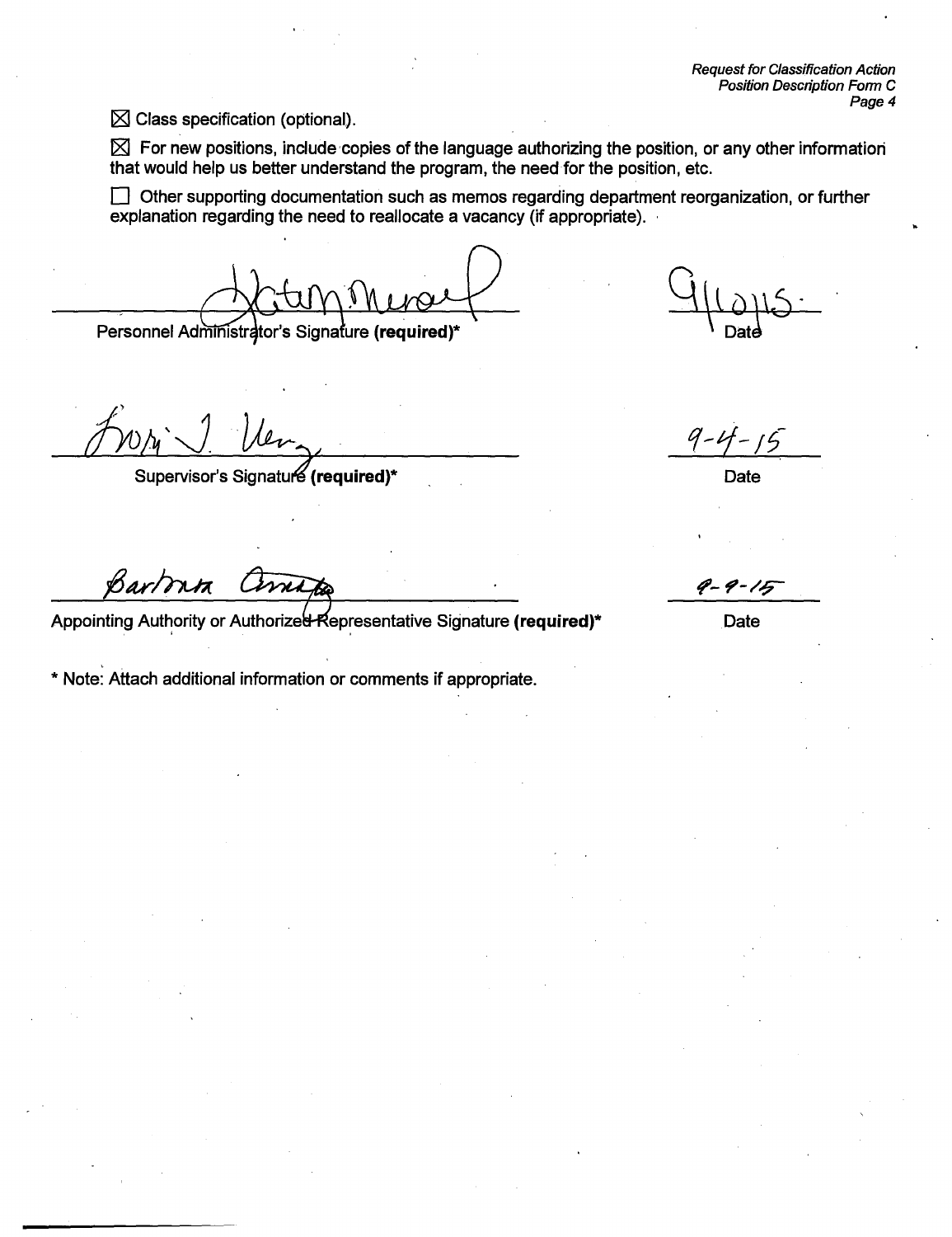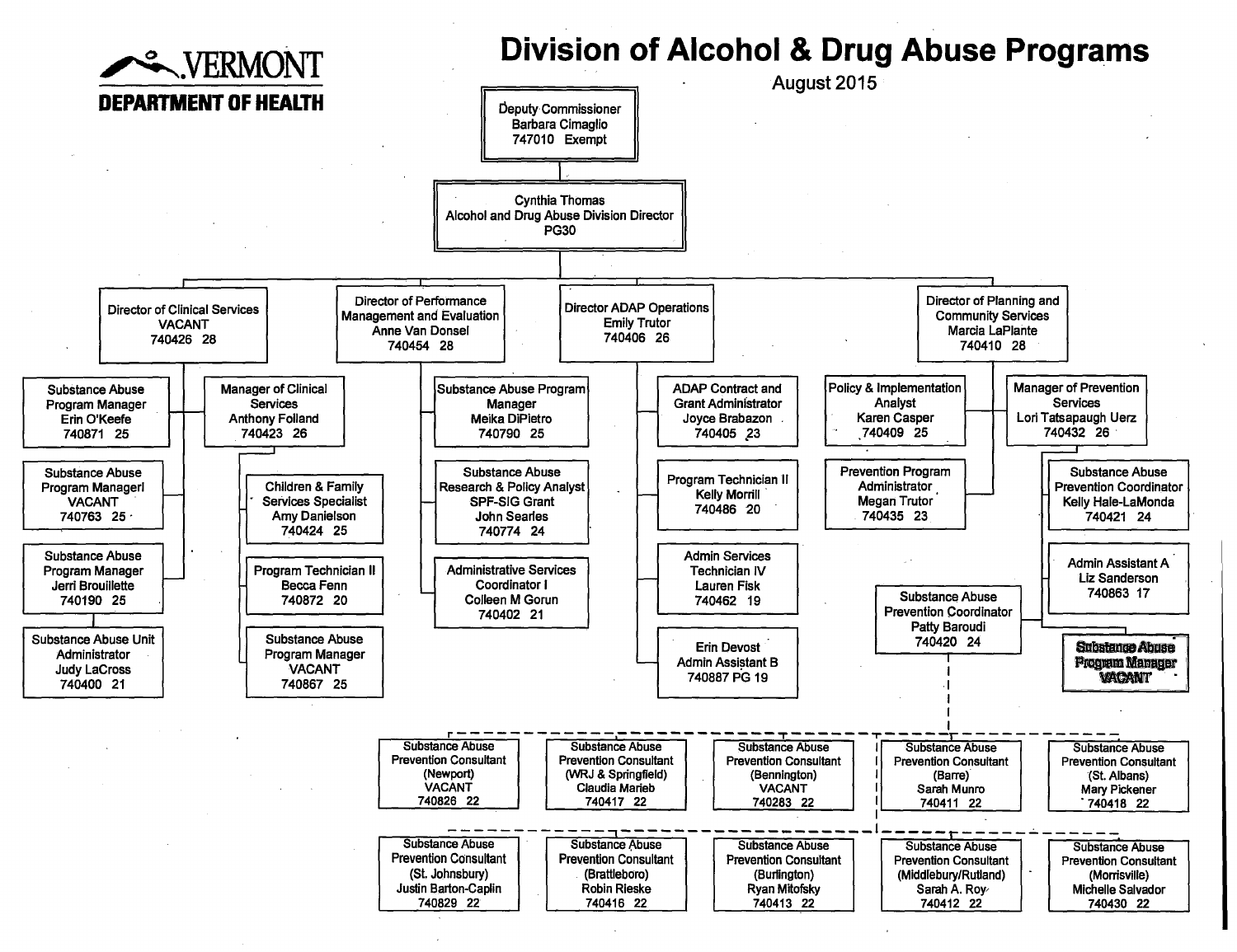#### Notice of Award

**Issue Date:** 06/18/2015



SPF-PFS Department of Health and Human Services Substance Abuse and Mental Health Services Administration Center for Substance Abuse Prevention

**Grant Number:** 1U79SP020787-01 **FAIN:** SP020787

**Program Director:**  Barbara Cimaglio

**Project Title:** Vermont Regional Prevention Partnerships (RPP)

| <b>Grantee Address</b>                    | <b>Business Address</b>           |
|-------------------------------------------|-----------------------------------|
| <b>VERMONT STATE DEPARTMENT OF HEALTH</b> | <b>Financial Administrator II</b> |
| Vermont Department of Health              | Vermont Department of Health      |
| 108 Cherry Street                         | 108 Cherry Street                 |
| P.O. Box 70                               | P.O. Box 70                       |
| Burlington, VT 054020070                  | Burlington, VT 054020070          |

**Budget Period:** 09/30/2015 — 09/29/2016 **Project Period:** 09/30/2015 — 09/29/2020

Dear Grantee:

The Substance Abuse and Mental Health Services Administration hereby awards a grant in the amount of \$2,472,668 (see "Award Calculation" in Section I and "Terms and Conditions" in Section III) to VERMONT STATE DEPARTMENT OF HEALTH in support of the above referenced project This award is pursuant to the authority of Section 516 of the Public Health Service Act, as amended and is subject to the requirements of this statute and regulation and of other referenced, incorporated or attached terms and conditions.

Award recipients may access the SAMHSA website at www.samhsa.gov (click on "Grants" then SAMHSA Grants Management), which provides information relating to the Division of Payment Management System, HHS Division of Cost Allocation and Postaward Administration Requirements. Please use your grant number for reference.

Acceptance of this award including the "Terms and Conditions" is acknowledged by the grantee when funds are drawn down or otherwise obtained from the grant payment system.

If you have any questions about this award, please contact your Grants Management Specialist and your Government Project Officer listed in your terms and conditions.

Sincerely yours,

Eileen Bermudez Grants Management Officer Division of Grants Management

See additional information below

Page-1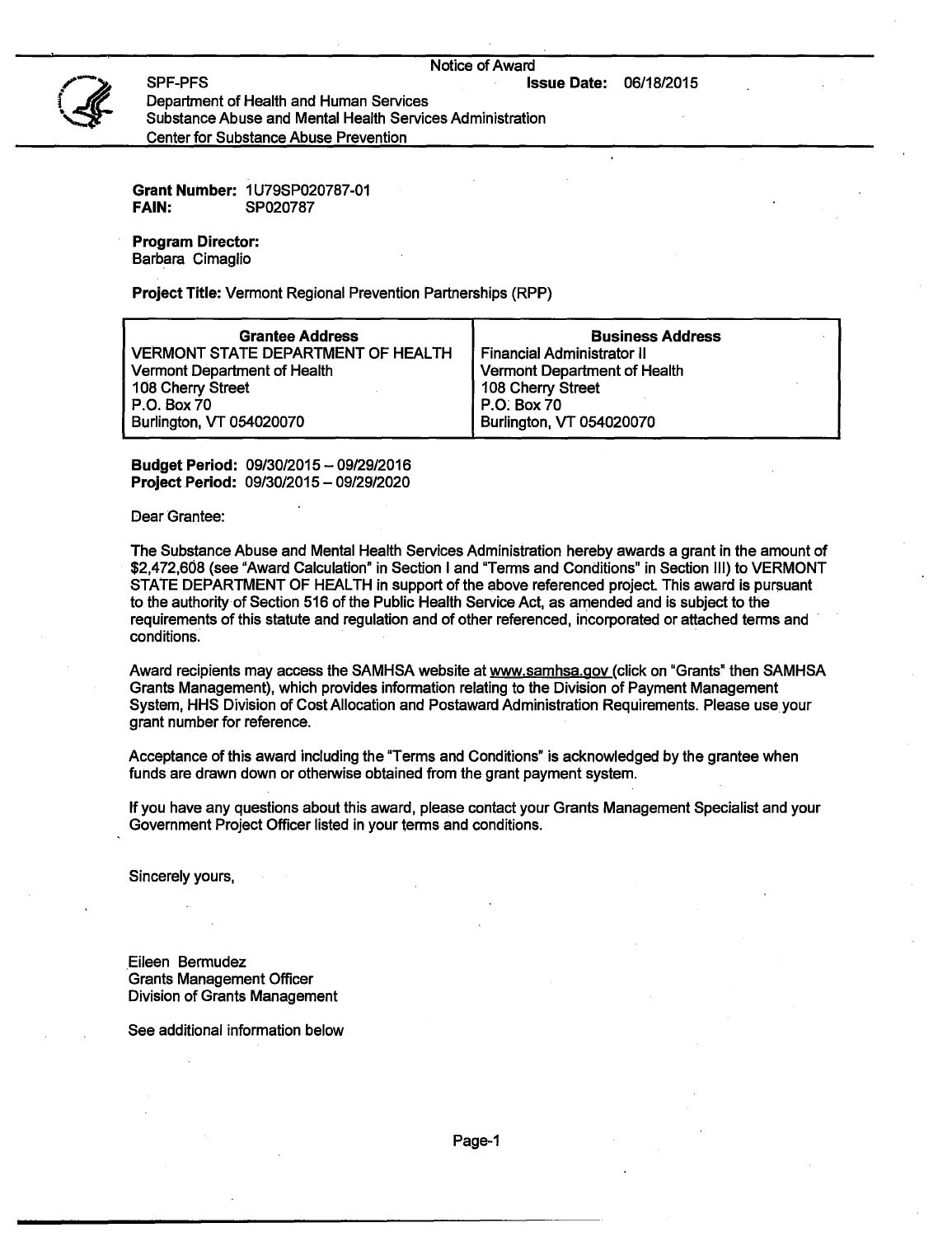### **SECTION I — AWARD DATA — 1U79SP020787-01**

| <b>Award Calculation (U.S. Dollars)</b>               |             |
|-------------------------------------------------------|-------------|
| <b>Salaries and Wages</b>                             | \$59,894    |
| <b>Fringe Benefits</b>                                | \$23,958    |
| <b>Personnel Costs (Subtotal)</b>                     | \$83,852    |
| <b>Supplies</b>                                       | \$1,364     |
| <b>Consortium/Contractual Cost</b>                    | \$2,335,145 |
| <b>Travel Costs</b>                                   | \$7,326     |
| <b>Direct Cost</b>                                    | \$2,427,687 |
| <b>Indirect Cost</b>                                  | \$44.921    |
| <b>Approved Budget</b>                                | \$2,472,608 |
| <b>Federal Share</b>                                  | \$2,472,608 |
| <b>Cumulative Prior Awards for this Budget Period</b> | \$0         |

**AMOUNT OF THIS ACTION (FEDERAL SHARE)** \$2,472,608

| <b>SUMMARY TOTALS FOR ALL YEARS</b> |               |  |  |  |
|-------------------------------------|---------------|--|--|--|
| YR                                  | <b>AMOUNT</b> |  |  |  |
|                                     | \$2,472,608   |  |  |  |
| כי                                  | \$2,472,608   |  |  |  |
| 2                                   | \$2,472,608   |  |  |  |
|                                     | \$2,472,608   |  |  |  |
|                                     | \$2,472,608   |  |  |  |

\*Recommended future year total cost support, subject to the availability of funds and satisfactory progress of the project

|                     | <b>Fiscal Information:</b> |              |               |
|---------------------|----------------------------|--------------|---------------|
| <b>CFDA Number:</b> |                            | 93.243       |               |
| EIN:                |                            | 1036000264D4 |               |
|                     | <b>Document Number:</b>    | 15SP20787A   |               |
| <b>Fiscal Year:</b> |                            | 2015         |               |
| IC                  | CAN                        |              | <b>Amount</b> |
| SP                  | C96V014                    |              | \$2,472,608   |

| <u>ic</u> | CÁN     | 2015        | 2016        | 2017        | 2018        | 2019        |
|-----------|---------|-------------|-------------|-------------|-------------|-------------|
| $S$ P     | C96V014 | \$2,472,608 | \$2,472,608 | \$2,472,608 | \$2,472,608 | \$2,472,608 |

**SP Administrative Data: PCC: PFS 2015 / OC: 4145** 

### **SECTION II— PAYMENT/HOTLINE INFORMATION — 1U79SP020787-01**

Payments under this award will be made available through the HHS Payment Management System (PMS). PMS is a centralized grants payment and cash management system, operated by the HHS Program Support Center (PSC), Division of Payment Management (DPM). Inquiries regarding payment should be directed to: The Division of Payment Management System, PO Box 6021, Rockville, MD 20852, Help Desk Support — Telephone Number: 1-877-614-5533.

The HHS Inspector General maintains a toll-free hotline for receiving information concerning

Page-2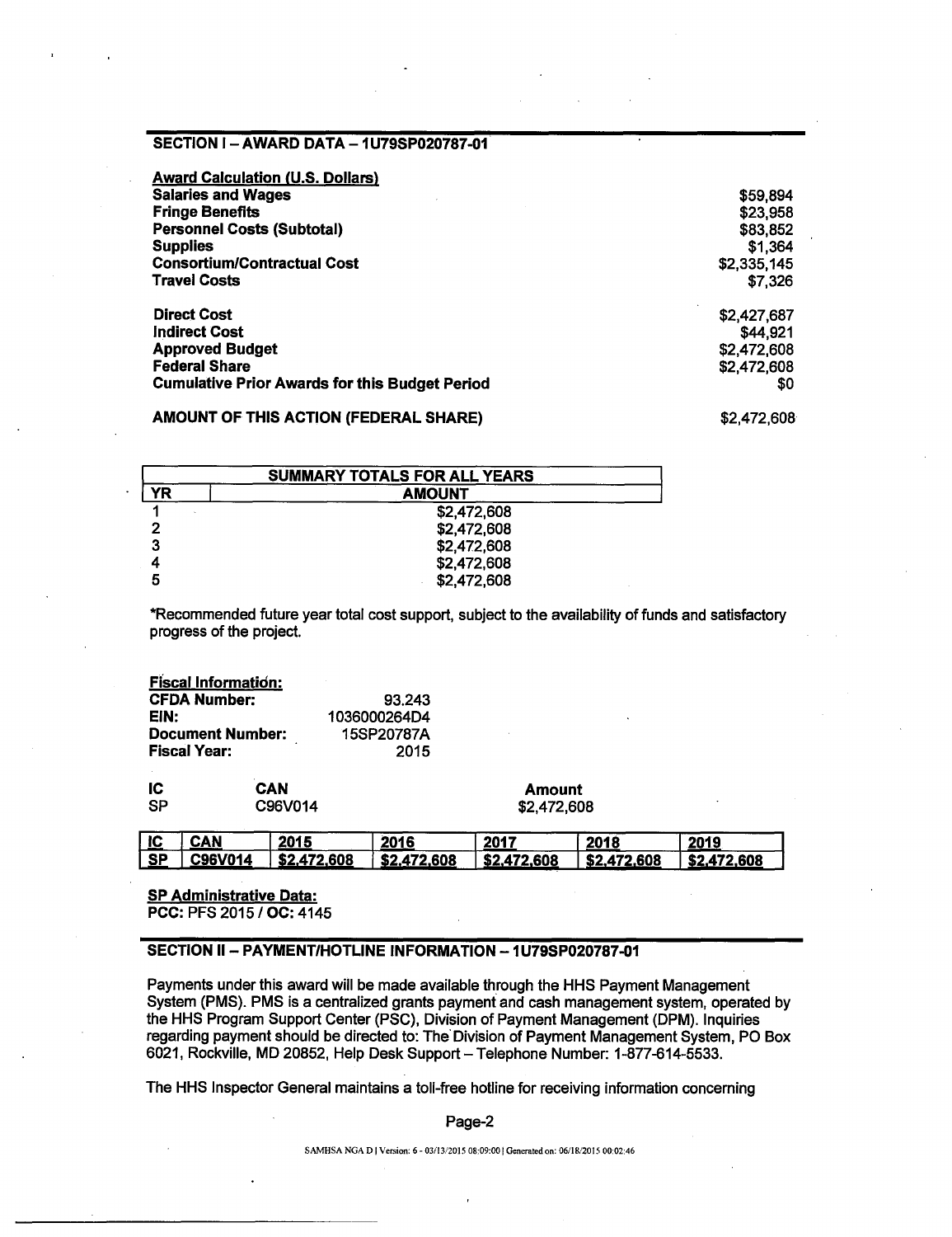fraud, waste, or abuse under grants and cooperative agreements. The telephone number is: 1- 800-HHS-TIPS (1-800-447-8477). The mailing address is: Office of Inspector General, Department of Health and Human Services, Attn: HOTLINE, 330 Independence Ave., SW, Washington, DC 20201.

### **SECTION III — TERMS AND CONDITIONS — 1U79SP020787-01**

This award is based on the application submitted to, and as approved by, SAMHSA on the above-title project and is subject to the terms and conditions incorporated either directly or by reference in the following:

- a. The grant program legislation and program regulation cited in this Notice of Award.
- b. The restrictions on the expenditure of federal funds in appropriations acts to the extent those restrictions are pertinent to the award.
- c. 45 CFR Part 75 as applicable.
- d. The HHS Grants Policy Statement.
- e. This award notice, INCLUDING THE TERMS AND CONDITIONS CITED BELOW.

#### **Treatment of Program Income:**  Additional Costs

#### **SECTION IV — SP Special Terms and Conditions — 1U79SP020787-01**

#### **REMARKS:**

As a reminder all SAMHSA official notifications will be electronically mailed to your organization's Business Official address as identified in the HHS Checklist, Part C.

This award reflects approval of the budget submitted on March 9,2015 as part of the application. Funds in the amount of \$2,122,123 budgeted under 'Other' have been moved to the . 'Contractual' budget category.

#### **SPECIAL TERM(s) OF AWARD:**

#### **DISPARITY IMPACT STATEMENT (DIS)**

### **By November 30, 2015, you must:**

Submit an electronic copy of a disparity impact statement to the Government Project Officer (GPO) and Grants Management Specialist (GMS) as identified under Contacts on this notice of award. The disparity impact statement should be consistent with information in your application regarding access, \*service use and outcomes for the program and include three components as described below. Questions about the disparity impact statement should be directed to your GPO. Examples of disparity impact statements can be found on the SAMHSA website at http://www.samhsa.gov/grants/grants-management/disoarity-imoact-statement.

\*Service use is inclusive of treatment services, prevention services as well as outreach, engagement, training and/or technical assistance activities.

The disparity impact statement, in response to the Special Condition of Award, consists of three components:

1. Proposed number of individuals to be [choose either: served, reached or trained] by subpopulations in the grant implementation area should be provided in a table that covers the

#### Page-3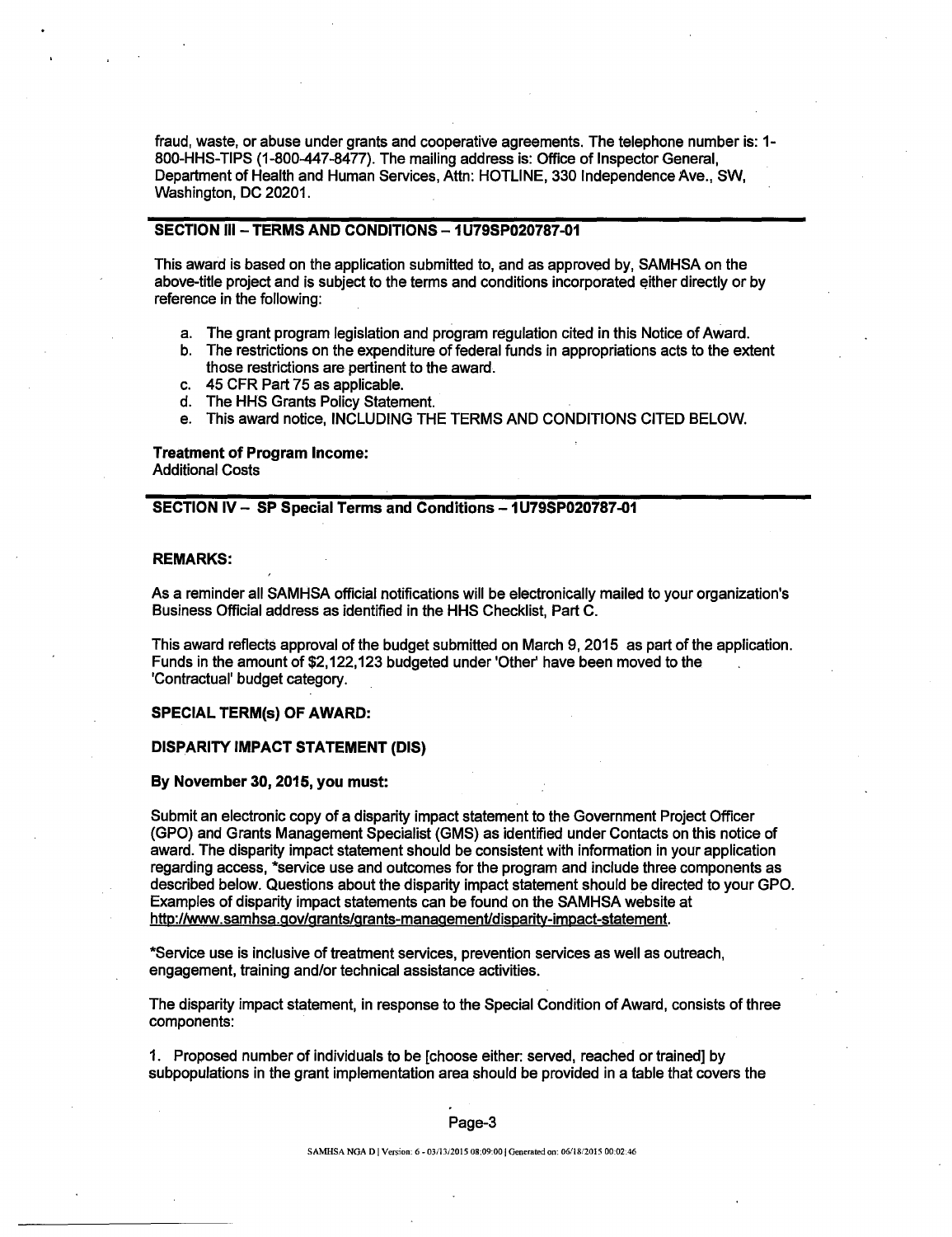entire grant period. The disparate population(s) should be identified in a narrative that includes a description of the population and rationale for how the determination was made.

2. A quality improvement plan for how you will use your program (GPRA) data on access, use and outcomes to monitor and manage program outcomes by race, ethnicity and LGBT status, when possible. The quality improvement plan should include strategies for how processes and/or programmatic adjustments will support efforts to reduce disparities for the identified subpopulations.

3. The quality improvement plan should include methods for the development and implementation of policies and procedures to ensure adherence to the Enhanced Culturally and Linguistically Appropriate Services (CLAS) Standards and the provision of effective care and services that are responsive to:

a. Diverse cultural health beliefs and practices;

b. Preferred languages; and

c. Health literacy and other communication needs of all sub-populations within the proposed geographic region.

#### **PROGRAMMATIC TERMS OF AWARD**

1. Eighty-five percent of the total grant award per year (direct and indirect) less SEOW dollars must be used for community level organization prevention sub-recipient contracts. States may use up to 15 percent of the total award per year (direct and indirect) for administrative purposes. These funds may also be used to enhance the state's prevention data infrastructure and the capacity to collect and analyze prevention data.

2. Seventy percent of the total grant award per year (direct and indirect) less SEOW dollars must be used for tribal community level organization prevention sub-recipient contracts. Tribal organizations and Tribal consortia must set aside 70 percent of funds for program implementation. Tribes and Tribal consortia may use 30 percent of the total grant award per year (direct and indirect) for administrative purposes. These funds may also be used to enhance the tribe's prevention data infrastructure and the capacity to collect and analyze prevention data.

3. The grantee is required to confirm that the epidemiological outcomes workgroup (SEOW) activities, including the grantee wide needs assessment, will be funded at the following levels: \$150,000 for States, \$75,000 for Pacific Jurisdictions and territories, and \$50,000 for tribal organizations. Grantees must subtract the SEOW funds listed above from the total award per year and split the balance between the 85/15 (States) or 70/30 (Tribes).

#### **Tier 2 State Example:**

Grant Award  $$1,648,188 - $150,000$  SEOW =  $$1,498,188$ . Grantees then divide remaining funds of \$1,498,188 into community and administrative allotments. Eighty-five percent = \$1,273,459 and  $15$  percent = \$224,728.

#### **Tier 2 Tribal example:**

Grant Award \$837,583 - \$50,000 SEOW = \$787,583. Grantees then divide remaining funds of \$787,583 into community and administrative allotments. 70 percent = \$551,308 and 30 percent = \$236,274.

**4. No more than 20 percent of the total grant award (less SEOW funds) may be used for evaluation and data collection.** No more than 20 percent of administrative and community dollars can be spent toward evaluation and data collection.

### **State Example:**

#### Page-4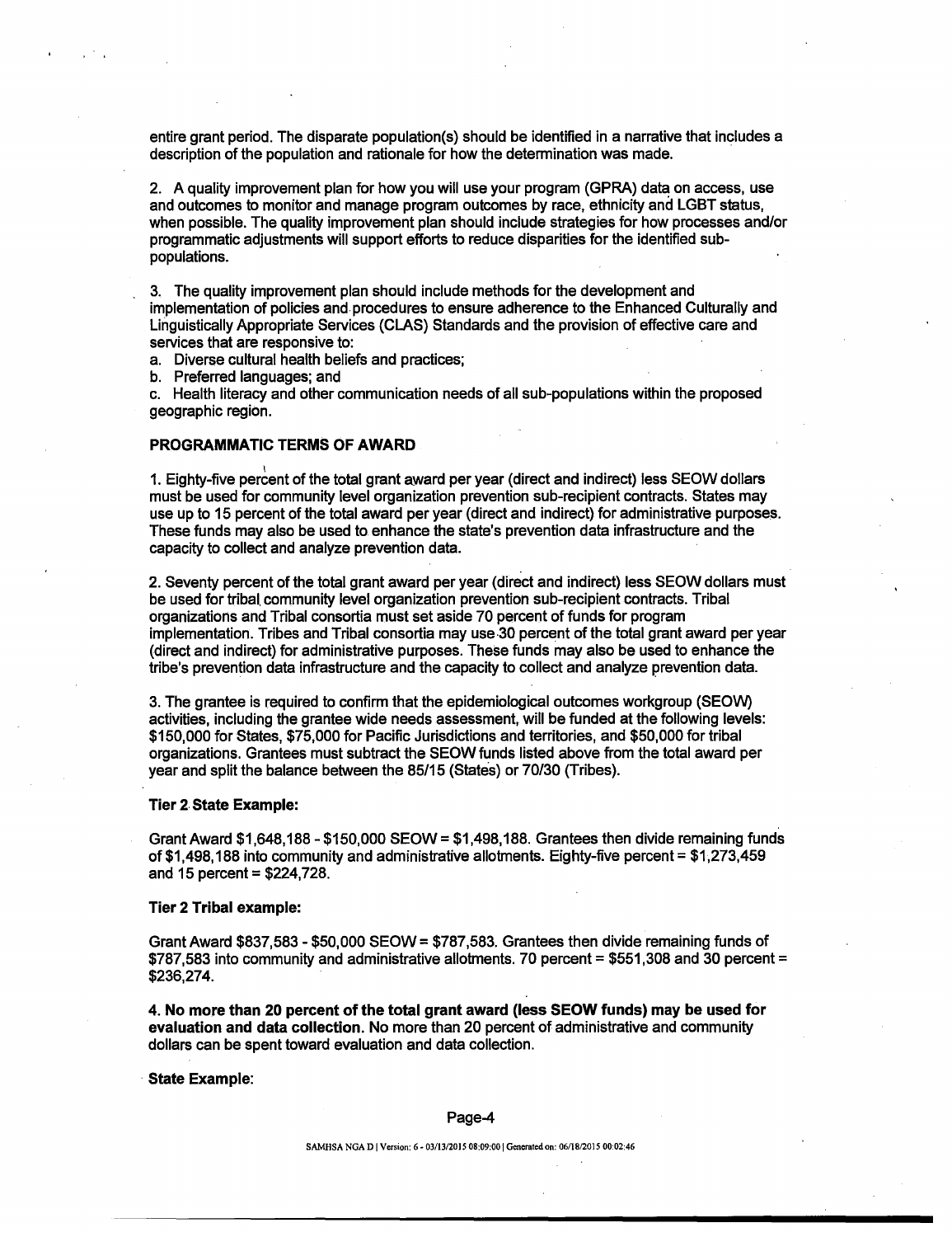Administrative - \$224,728 x 20 percent = \$44,945 may be used for evaluation and data collection. Community -  $$1,273,459 \times 20$  percent =  $$254,691$  may be used for evaluation and data collection.

#### **Tribal Example:**

Administrative - \$236,274 x 20 percent = \$47,254 may be used for evaluation and data collection. Community - \$551,308 x 20 percent = \$110,261 may be used for evaluation and data collection.

### **SPECIAL CONDITIONS OF AWARD:**

#### **Programmatic Special Conditions of Award**

#### **Special Condition for Participation in the Cross Site for PFS 2015**

All SAMHSA grantees are required to participate in the PFS cross site evaluation. This includes using the cross site evaluation common measures and instruments in the collection and reporting of certain data so that SAMHSA can monitor performance, evaluate its programs and meet its obligations under the Government Performance and Reporting Modernization Act of 2010 (GPRAMA). The collection of these data will enable CSAP to report on the National Outcome Measures (NOMs) and other priority indicators, and help identify best practices in terms of improved outcomes and cost, which SAMHSA/CSAP has defined as key priority areas relating to the prevention of substance use.

#### **Survey Data Response Rate Special Condition**

In an effort to improve the validity and reliability of data required by SAMHSA for discretionary grant programs, **SAMHSA is requiring grantees with a state/tribal and /or community survey response rate of less than 70 percent to receive technical assistance\*.** The TA will be designed to assist states/tribes in improving their survey response rates, and in turn, to improve their data overall.

\*SAMHSA document, May 1998: — "How to Write and Submit Requests for OMB Review and Approval Under the Paperwork Reduction Act and 5 CFR 1320", p19, first sentence: "for most data collections, OMB requires that response rates be at least 75-80%."

### **PFS 2015 Recipients are to meet the following milestones:**

**By October 30, 2015,** Grantees must contact their Government Project Officer with the actual response rates and the challenges they face in obtaining a response rate of 70 percent or higher for both community and state level surveys. Response rates should be based on each individual location where the survey is administered (i.e. if a grantee has 10 communities and 7 have a response rate of 70 percent but 3 have a response rate of 50 percent, the grantee is required to obtain technical assistance to improve the response rates in the 3 communities at 50 percent.)

**By November 27, 2015,** if the survey response rate is less than 70 percent or unknown, grantees must work with their Government Project Officer to obtain technical assistance in developing a plan to increase survey response rates.

**By December 31, 2015,** grantees are required to submit one evaluation plan containing a sampling methodology and, if rates are less than 70 percent, a plan to increase response rates to 70 percent.

SAMHSA/CSAP will provide grantees an evaluation plan checklist containing criteria to be considered in developing their evaluation plans.

#### **STANDARD TERMS OF AWARD:**

#### Page-5